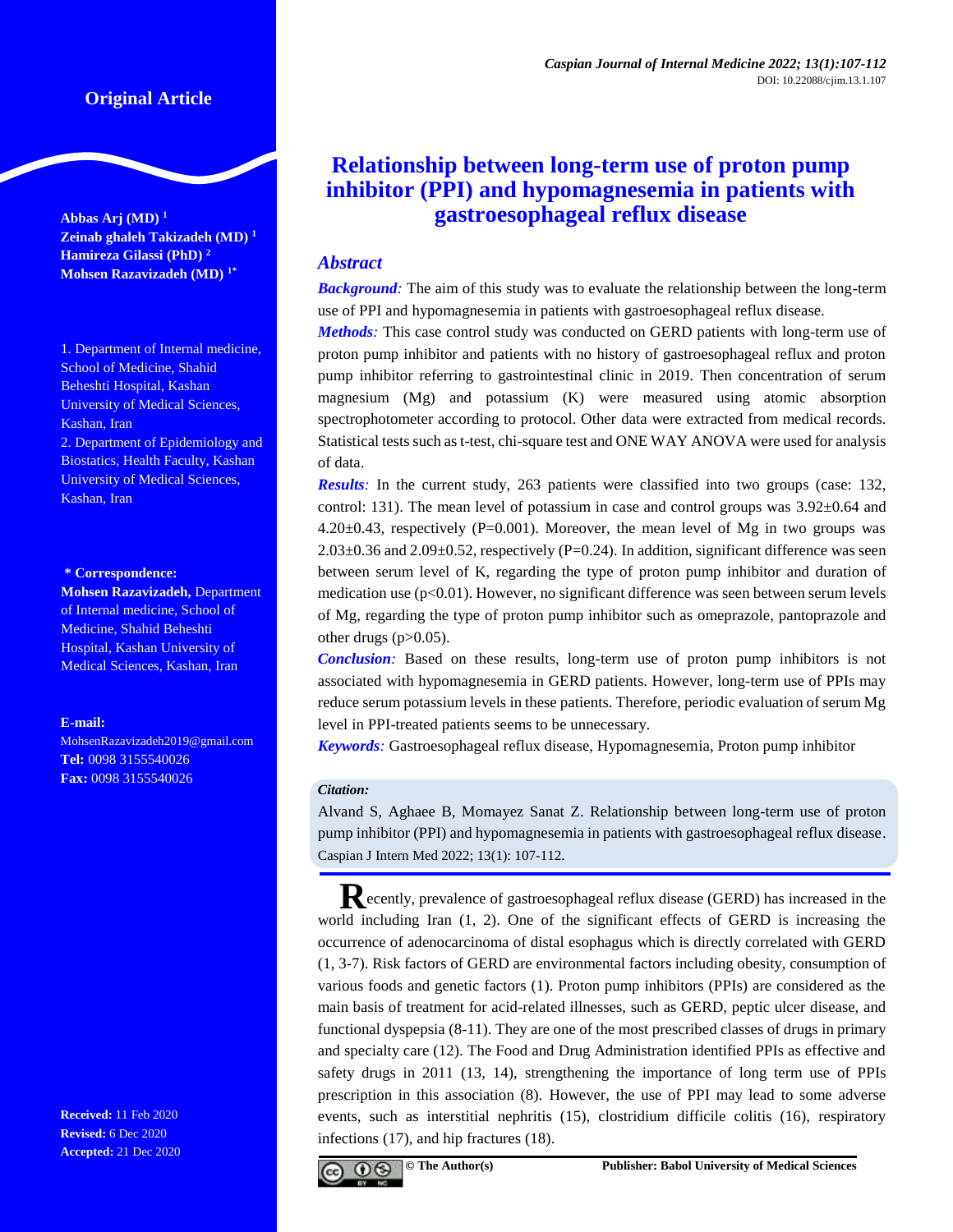According to findings, PPIs may induce hypomagnesemia in patients. The association between the use of PPI and symptomatic hypomagnesemia was first described in two patients in 2006 (19). After this report, many reports have supported the association between the use of PPI and induced hypomagnesemia (20-24). The mechanism of PPI-associated hypomagnesemia is related to altered intestinal absorption of magnesium with long-term PPI use (13). In addition, low level of magnesium or hypomagnesemia is associated with variety of adverse events (AEs), such as vomiting, diarrhea, cramps, and even death (25, 26). In addition, hyperkalemia as an adverse effect of PPI therapy was observed in some studies (27, 28); however, another study reported increase in the frequency of hypokalemia after receiving PPIs use (29).

Considering the importance of gastroesophageal reflux disease, the adverse effect of hypomagnesemia was induced by PPI and few and controversial studies regarding long-term use of proton pump inhibitor (PPI) and hypomagnesemia (30, 31). The aim of this study was to evaluate the relationship between the long-term use of proton pump inhibitor (PPI) and hypomagnesemia in patients with gastroesophageal reflux disease. In addition, the relation between the use of PPI and potassium level has been evaluated in these patients

## **Methods**

This case control study was conducted on GERD patients with long-term use of proton pump inhibitor (at least 1 year) and patients without history of gastroesophageal reflux and proton pump inhibitor referring to gastrointestinal clinic of Shahid Beheshti hospital in Kashan during 2019. The number of patients was assessed according to formula 1 and obtained 132 cases in each group (95 % confidence interval and 80 % power).

$$
n = \frac{(s_1^2 + s_2^2) (z_{1-\frac{\alpha}{2}} + z_{1-\beta})^2}{(\bar{x}_1 - \bar{x}_2)^2}
$$

After taking consent from patients, current study was approved by Ethics Committee of Kashan University of Medical Sciences. Inclusion criteria were GERD patients with long-term use of proton pump inhibitor. Exclusion criteria were hypokalemia, symptoms of malabsorption, kidney diseases, endocrine diseases, patient dissatisfaction and the use of diuretics. Data including age, gender, dosage and duration of PPI use were extracted from medical records. Moreover, questions were also asked about the patients' diets. Two groups were matched in terms of underlying variables.

After collecting blood from patients, serum was separated by centrifuge (Eppendorf) and concentration of magnesium (Mg) and potassium (K) were measured using atomic absorption spectrophotometer (variant 20 plus) according to varian protocol in the laboratory of Shahid Beheshti Hospital. In the next step, the level of magnesium and potassium was compared in two groups.

**Statistical analysis:** All data were entered to SPSS, Version 16. Statistical tests such as t- test, chi-square test and one way ANOVA were used for data analysis. A p-value  $< 0.05$  was considered statistically significant.

# **Results**

In the current study, 263 GERD patients with long-term use of proton pump inhibitor and patients with no history of gastroesophageal reflux were classified into two groups (case: 132, control: 131). The mean age of patients in case and control was  $47.7 \pm 11.9$  and  $55.95 \pm 18.8$  years, respectively  $(P=0.001)$ . The duration of medication use was  $3.01\pm2.7$ years. Table 1 shows the frequency of variables including gender, proton pump inhibitor type, diuretic intake, and history of disease in case and control groups. Table 2 shows the comparison of case and control groups, regarding serum level of potassium and magnesium.

|  | Table 1: Frequency of variables including gender,           |  |  |
|--|-------------------------------------------------------------|--|--|
|  | proton pump inhibitor type, diuretic intake, and history of |  |  |
|  | disease in case and control groups                          |  |  |

| <b>Parameters</b>         | <b>Case</b> | <b>Control</b> | <b>Total</b>      |
|---------------------------|-------------|----------------|-------------------|
| Gender                    |             |                |                   |
| Male                      | 46(34.7)    | 65(49.6)       | 111(41.8)         |
| Female                    | 86(65.2)    | 66(50.4)       | 152(58.2)         |
| Proton pump inhibitor     |             |                |                   |
| type                      |             |                |                   |
| Omeprazole                | 92(69.7)    | 0(0)           | 92(34.9)          |
| Pantoprazole              | 34(25.8)    | 0(0)           | 34(25.8)          |
| Other                     | 6(4.5)      | 0(0)           | 6(2.2)            |
| No medication             | 0(0)        | 131(100)       | 131(50)           |
| Diuretic intake           |             |                |                   |
| Yes                       | 0(0)        | 0(0)           | 0(0)              |
| N <sub>0</sub>            | 132(100)    | 131(100)       | 263(100)          |
| <b>History of disease</b> |             |                |                   |
| Mal absorption disease    | 0           | 0              | $\Omega$          |
| kidney disease            | 0           | 0              | $\Omega$          |
| Glandular disease         | 0           | 0              | $\mathbf{\Omega}$ |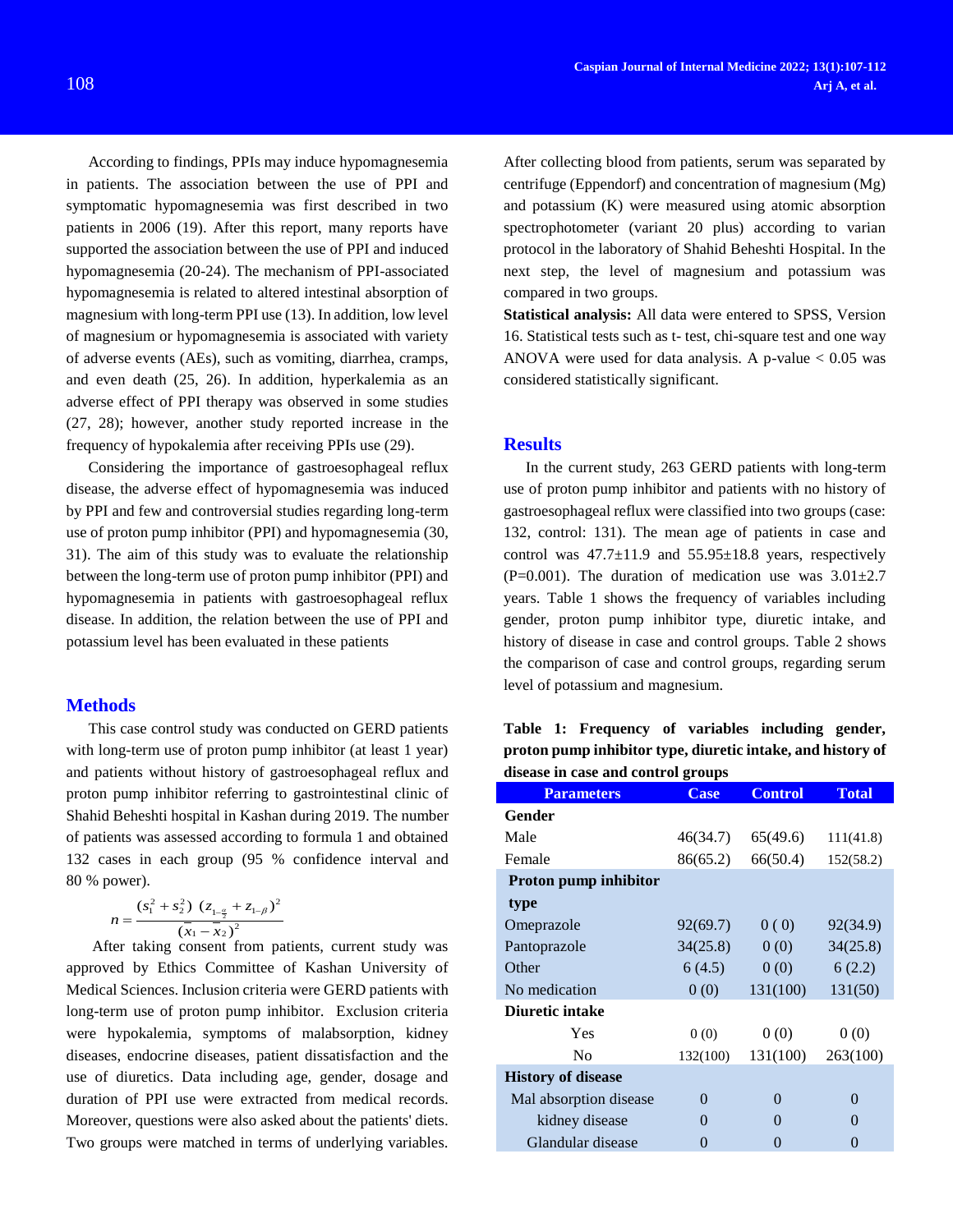|  | Table 2: Comparison of case and control groups,  |  |  |  |
|--|--------------------------------------------------|--|--|--|
|  | regarding serum level of potassium and magnesium |  |  |  |

| <b>Parameters</b>                                 | <b>Case</b>                     | Control p-value |       |
|---------------------------------------------------|---------------------------------|-----------------|-------|
| Potassium $(mEq/L)$                               | $3.92 \pm 0.64$ $4.20 \pm 0.43$ |                 | 0.001 |
| Magnesium (mg/dl) $2.03 \pm 0.36$ $2.09 \pm 0.52$ |                                 |                 | 0.24  |

\* Independent T test

As shown in table 2, there was a significant difference between case and control groups, regarding serum level of potassium  $(p<0.01)$ . But no significant difference was observed between case and control, regarding the level of serum magnesium (p>0.05). Table 3 shows frequency of serum level of magnesium and potassium in case and control group. The relationship of serum magnesium and potassium level with duration of medication use is shown in table 4.

**Table 3: Frequency of serum level of magnesium and potassium in case and control groups**

| <b>Parameters</b>                      | <b>Case</b>  | <b>Control</b> |  |  |  |  |
|----------------------------------------|--------------|----------------|--|--|--|--|
| Serum magnesium level                  |              |                |  |  |  |  |
| Hypomagnesemia $\left($ <1.7 mg/dl)    | 16(12.1)     | 18 (13.7)      |  |  |  |  |
| Normal (1.7-2.6 mg/dl)                 | 110(83.3)    | 105(80.1)      |  |  |  |  |
| Hypermagnesemia (>2.6 mg/dl)           | 6(4.5)       | 8(6.1)         |  |  |  |  |
| Serum potassium level                  |              |                |  |  |  |  |
| Hypokalemia $(\leq 3.5 \text{ mEq/L})$ | 29(22)       | 4(3.1)         |  |  |  |  |
| Normal $(3.5-5 \text{ mEq/L})$         | 103 (78)     | 122 (93.1)     |  |  |  |  |
| Hyperkalemia ( $>5$ mEq/L)             | $\mathbf{0}$ | 5(3.8)         |  |  |  |  |

## **Table 4: The relationship of serum magnesium and potassium level with duration of medication use**

| <b>Elements</b>                  | <b>Duration of</b><br>medication use<br>( <b>year</b> ) | p-<br>value |
|----------------------------------|---------------------------------------------------------|-------------|
| Hypomagnesemia                   | $1.43 \pm 2.19$                                         | 0.903       |
| $(<1.7 \text{ mg/dl})$           | $1.51 \pm 2.49$                                         |             |
| Normal $(1.7-2.6 \text{ mg/dl})$ | $1.78 \pm 2.99$                                         |             |
| Hypermagnesemia                  |                                                         |             |
| $(>2.6 \text{ mg/dl})$           |                                                         |             |
| Hypokalemia $\leq$ 3.5           | $2.85 \pm 1.92$                                         | < 0.001     |
| mEq/L                            | $1.35 + 2.5$                                            |             |
| Normal $(3.5-5 \text{ mEq/L})$   |                                                         |             |
| Hyperkalemia (>5                 |                                                         |             |
| mEq/L                            |                                                         |             |

\* One way anova

As demonstrated in table 4, there was a significant relationship between serum levels of potassium and duration of medication use  $(p<0.01)$ . The mean age of patients in hypomagnesemia (<1.7 mg/dl), normal (1.7-2.6 mg/dl) and hypermagnesemia groups (>2.6 mg/dl) was 56.4±14.4,  $52.2 \pm 16.6$  and  $45.4 \pm 10.2$ , respectively. In addition the mean age of patients in hypokalemia (<3.5 mEq/L), normal (3.5-5 mEq/L) and hyperkalemia groups ( $>5$  mEq/L) was 49.2 $\pm$ 10.3,  $53\pm16.8$  and  $45.4\pm18.4$ , respectively. The relationship between serum level of elements including Mg and K with age groups showed that there was no significant relation between Mg and K level and age groups  $(P=0.09)$ . Moreover, no relation was seen between age and elements such as potassium level  $(P=0.29)$ . Frequency comparison of two groups (male and female groups), regarding serum level of magnesium and potassium showed that there was no significant difference between frequency of patients in two groups, regarding magnesium ( $P=0.218$ ) and potassium ( $P=0.175$ ).

Serum level of potassium in omeprazole, pantoprazole and other drug groups was 1.99±0.35, 2.07±0.31 and 2.30±0.68, respectively. In addition, the mean level of potassium in 3 groups was  $3.94 \pm 0.54$ ,  $3.84 \pm 0.89$ , and  $4.18 \pm 0.45$ , respectively. In addition, One way ANOVA test showed a significant difference between 3 groups, regarding serum level of potassium (P=0.001). However, no significant difference was seen between these groups (omeprazole, pantoprazole and other drugs groups), regarding serum level of magnesium  $(P=0.226)$ .

## **Discussion**

PPIs are a mainstay treatment for gastric acid related diseases (32). There is clinical concern regarding PPI-induced hypomagnesaemia as a consequence of long-term PPI use. PPI induced hypomagnesaemia leads to symptoms including convulsions, cardiac arrhythmia tetany, seizures, and convulsion. It also exposes patients at risk for secondary electrolyte disturbances like hypocalcemia (32). However, drug-induced hypomagnesemia is not unique to PPI. Other classes of drugs including diuretics, gentamycin (33) platinum-based cytostatic, calcineurin inhibitors, epidermal growth factor receptor (EGF-R) targeting drugs have been associated with hypomagnesemia (34, 35).

In our study, no significant difference was observed between case and control, regarding the levels of serum magnesium. It indicates that the use of proton pump inhibitor (PPI) did not affect the level of serum magnesium compared to control group.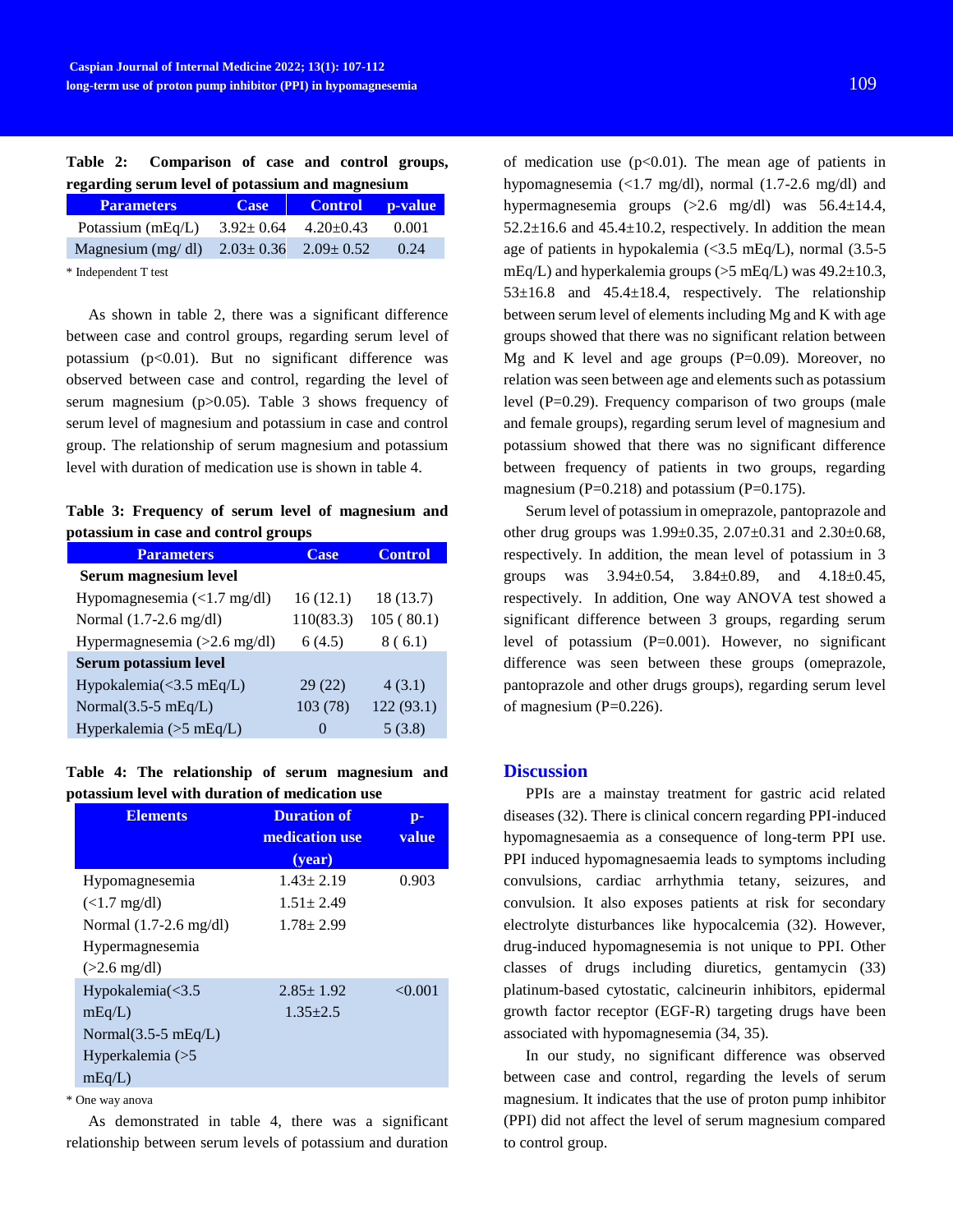The role of studies about the use of PPIs in hypomagnesemia is a controversy. Koulouridis et al., reported that the use of PPI was not associated with hypomagnesemia during admission in the hospitals (30). [Chowdhry](https://www.ncbi.nlm.nih.gov/pubmed/?term=Chowdhry%20M%5BAuthor%5D&cauthor=true&cauthor_uid=29514412) et al., evaluated the role of PPIs on 2400 patients with hypomagnesemia and reported that no significant difference was seen between the mean level of magnesium in PPI users and nonusers. The findings of two studies were consistent with our study. Moreover, according to these findings, taking PPIs in different doses, with or without concomitant diuretics was not associated with hypomagnesemia. Therefore, it seems that routine screening of serum magnesium in PPI may be unnecessary (36).

Dunkin et al., revealed the lower level of serum Mg level in patients receiving PPI therapy than those not receiving PPIs (31). These findings imply that long-term use of PPIs was associated with Mg deficiency and insufficiency status. The mechanism that illustrates the cause of lower serum level of Mg in patients receiving PPIs is not clear (31). They reported that one limitation of this study was that data of serum magnesium level before treatment in these patients were unavailable; which was consistent with our study.

Douwes et al., reported that the use of PPIs in kidney transplant recipients was associated with the risk of hypomagnesemia. They reported that the plasma level of magnesium was lower in PPIs users, indicating that hypomagnesemia was caused by impaired gastrointestinal absorption compared to renal magnesium wasting (37). It is assumed that PPIs inhibit the absorption of active magnesium via TRPM 6 and 7 channels in the intestine (37). Cheungpasitporn et al., reported that the use of PPIs was associated with hypomagnesemia and cardiovascular events. Moreover, they believed that physicians should consider the patients who are taking PPIs are at risk for cardiovascular events from hypomagnesemia, particularly those who have impairment in gastrointestinal absorptive capacity for magnesium and renal losses of magnesium due to diuretics or poor nutrition (38). Hess et al., in another study reported hypomagnesemia in 13% of PPIs users. They reported that single nucleotide polymorphism in TRPM6 (rs3750425 and rs2274924) increases the risk for PPI-induced hypomagnesemia approximately 5.8-fold (39). Therefore, according to this finding, single nucleotide polymorphism of some genes can increase the risk for PPI-induced hypomagnesemia. Luck et al., reported that the patient's age is an influential factor on hypomagnesemia and older patients

had a higher risk of developing hypomagnesemia (26). Therefore, the development of hypomagnesemia in patients using PPIs is influenced by several factors. In our study, 70 % of females using PPIs had hypomagnesemia, whereas 29 % of males had hypomagnesemia. But no significant relation was seen between serum magnesium level with age and sex. Dunkin et al., reported that although female PPIs users had lower serum level of Mg than males, the mean serum magnesium level was independent of gender and age, which was consistent with our study. The cause of lower level of serum Mg in women compared to men was unclear (31). In addition, no significant difference was seen between serum levels of magnesium, regarding the type of proton pump inhibitor such as omeprazole, pantoprazole and other drugs. It appears that the type of PPIs did not affect the serum level of magnesium. Dunkin et al., reported that mean serum level of Mg in esomeprazole users was higher than those using omeprazole or pantoprazole, whereas no significant difference was observed between these groups, which was consistent with our study  $(31)$ .

In the current study, the mean level of potassium in case group  $(3.92\pm0.64)$  was significantly lower than the control group (4.20±0.43). Maede et al., revealed that the use of omeprazole decreased serum potassium level via accelerating urinary potassium excretion. Our findings were consistent with Maede's study, regarding the serum level of potassium (40). Wainwright et al., reported that though some potassium is lost from the stomach, renal excretion of potassium is the primary cause of hypokalemia. They also revealed that vomiting can lead to hypokalemia via two pathways. First; gastric acid loss leads to hypochloraemic metabolic alkalosis which increases filtered bicarbonate load in the nephron and subsequently increases distal sodium bicarbonate delivery. Secondly, hypovolemia causes activation of the reninangiotensin-aldosterone axis. Standard treatment of severe hypokalemia in patients with bulimia nervosa, anorexia and persistent self-induced vomiting includes intravenous replacement of potassium and correction of hypovolemia (41). In addition, the significant difference was seen between serum levels of potassium, regarding the type of proton pump inhibitor and duration of medication use. At the time of PPI administration, it seems necessary to pay attention to the duration of medication use and the type of proton pump inhibitor.

In conclusion, based on these results, long-term use of proton pump inhibitors is not associated with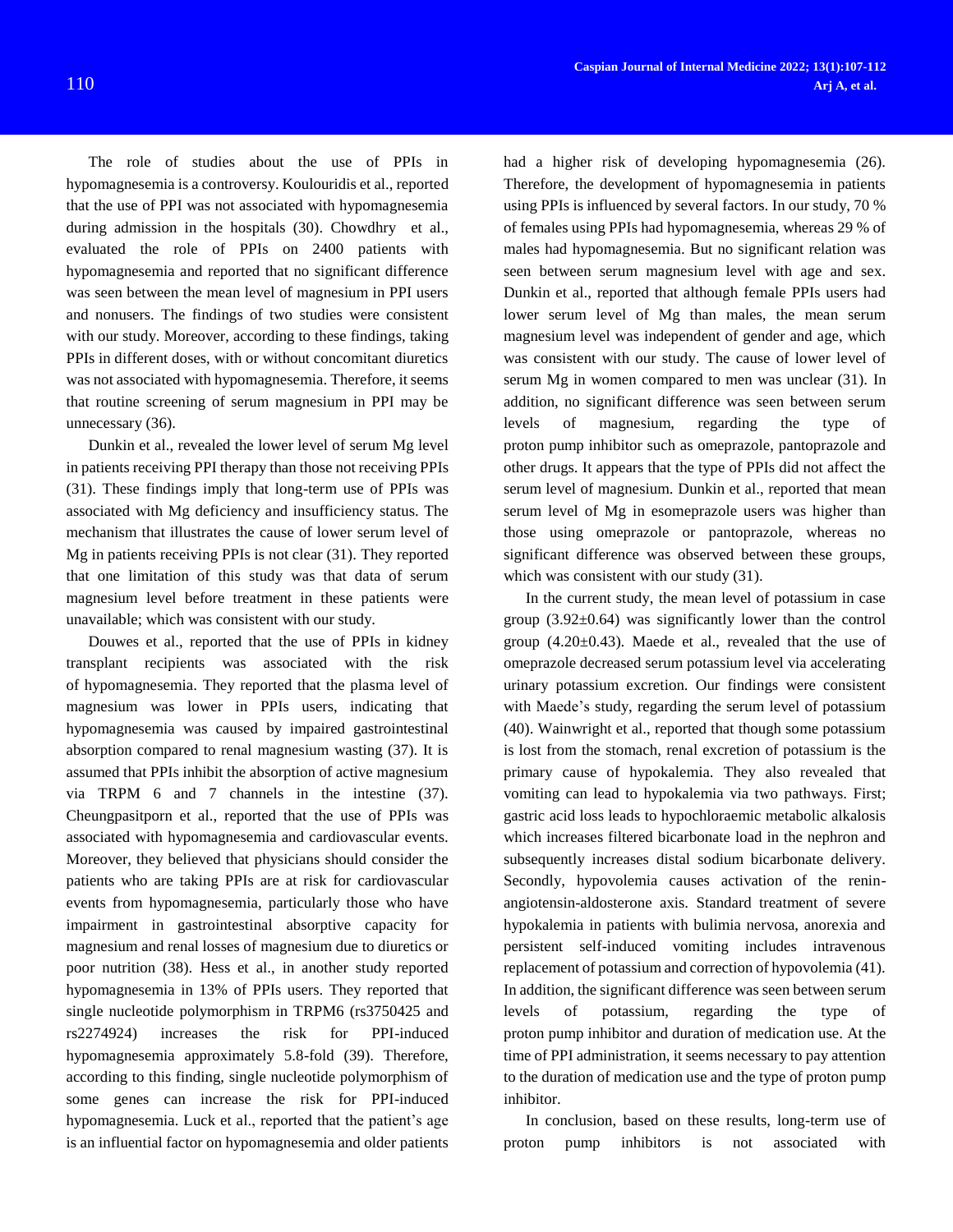hypomagnesemia in GERD patients. However, long-term use of PPIs may reduce serum potassium levels in these patients. Therefore, the periodic evaluation of serum Mg level in PPItreated patients seems to be unnecessary. Furthermore, more studies should be done regarding the level of potassium after the long-term use of proton pump inhibitor.

### **Acknowledgments**

We thank the hospital staff of Shahid Beheshti of Kashan

#### **Funding:** None

**Conflict of Interest:** There is no conflict of interest.

## **References**

- 1. Ehsani M, Maleki I, Mohammadzadeh F, Mashayekh A. Epidemiology of gastroesophageal reflux disease in Tehran, Iran. J Gastroenterol Hepatol 2007; 22: 1419–22.
- 2. Axon AT. Personal view: to treat or not to treat? Helicobacter pylori and gastro-oesophageal reflux disease– an alternative hypothesis. Aliment Pharmacol Ther 2004; 19: 253–61.
- 3. Shammas MA, Koley H, Beer DG, et al. Growth arrest, apoptosis, and telomere shortening of Barrett's associated adenocarcinoma cells by a telomerase inhibitor. Gastroenterology 2014; 126: 1337–46.
- 4. Tutuian R, Castell DO. Gastroesophageal reflux disease: natural history and long-term medical and surgical outcomes. Clin Cornerstone 2003; 5: 51–60.
- 5. Spechler SJ. Esophageal complications of gastroesophageal reflux disease: presentation, diagnosis, management, and outcomes. Clin Cornerstone 2003; 5: 41–50.
- 6. Soll AH, Fass R. Gastroesophageal reflux disease: presentation and assessment of a common, challenging disorder. Clin Cornerstone 2003; 5: 2–17.
- 7. Toruner M, Soykan I, Ensari A, et al. Barrett's esophagus: prevalence and its relationship with dyspeptic symptoms. J Gastroenterol Hepatol 2004; 19: 535–40.
- 8. Park Ch, Kim E, Ho Roh Y, Yan Kim H, Kil Lee S. The Association between the Use of Proton Pump Inhibitors and the Risk of Hypomagnesemia: A Systematic Review and Meta-Analysis. PLoS One 2014; 9: e112558.
- 9. Lacy BE, Talley NJ, Locke GR, et al. Review article: current treatment options and management of functional dyspepsia. Aliment Pharmacol Ther 2012; 36: 3–15.
- 10. Kahrilas PJ, Shaheen NJ, Vaezi MF, et al. American gastroenterological association medical position statement on the management of gastroesophageal reflux disease. Gastroenterology 2008;135: 1383–91
- 11. Xiao Y, Peng S, Tao J, et al. Prevalence and symptom pattern of pathologic esophageal acid reflux in patients with functional dyspepsia based on the Rome III criteria. Am J Gastroenterol 2010; 105: 2626–31.
- 12. Sheen E, Triadafilopoulos G. Adverse effects of long-term proton pump inhibitor therapy. Dig Dis Sci 2011; 56: 931– 50.
- 13. Reed LG, Mok JY. Proton pump inhibitor-associated hypomagnesemia: A retrospective case-control study. Fed Pract 2016; 33: 18-21.
- 14. FDA Drug Safety Communication. Low magnesium levels can be associated with long-term use of Proton Pump Inhibitor drugs. FAD 2017. Available at: https://www.fda.gov/drugs/drug-safety-andavailability/fda-drug-safety-communication-lowmagnesium-levels-can-be-associated-long-term-useproton-pump
- 15. Sierra F, Suarez M, Rey M, Vela MF. Systematic review: Proton pump inhibitor- associated acute interstitial nephritis. Aliment Pharmacol Ther 2007; 26: 545–53.
- 16. Howell MD, Novack V, Grgurich P, Soulliard D, Novack L. Iatrogenic gastric acid suppression and the risk of nosocomial Clostridium difficile infection. Arch Intern Med 2010; 170: 784–90.
- 17. Herzig SJ, Howell MD, Ngo LH, Marcantonio ER. Acidsuppressive medication use and the risk for hospitalacquired pneumonia. JAMA 2009; 301: 2120–8.
- 18. Gray SL, LaCroix AZ, Larson J, et al. Proton pump inhibitor use, hip fracture, and change in bone mineral density in postmenopausal women: results from the Women's Health Initiative. Arch Intern Med 2010; 170: 765–71.
- 19. Epstein M, McGrath S, Law F. Proton-pump inhibitors and hypomagnesemic hypoparathyroidism. N Engl J Med 2006; 355: 1834–6.
- 20. Cundy T, Dissanayake A. Severe hypomagnesaemia in long-term users of proton-pump inhibitors. Clin Endocrinol 2008; 69: 338–41.